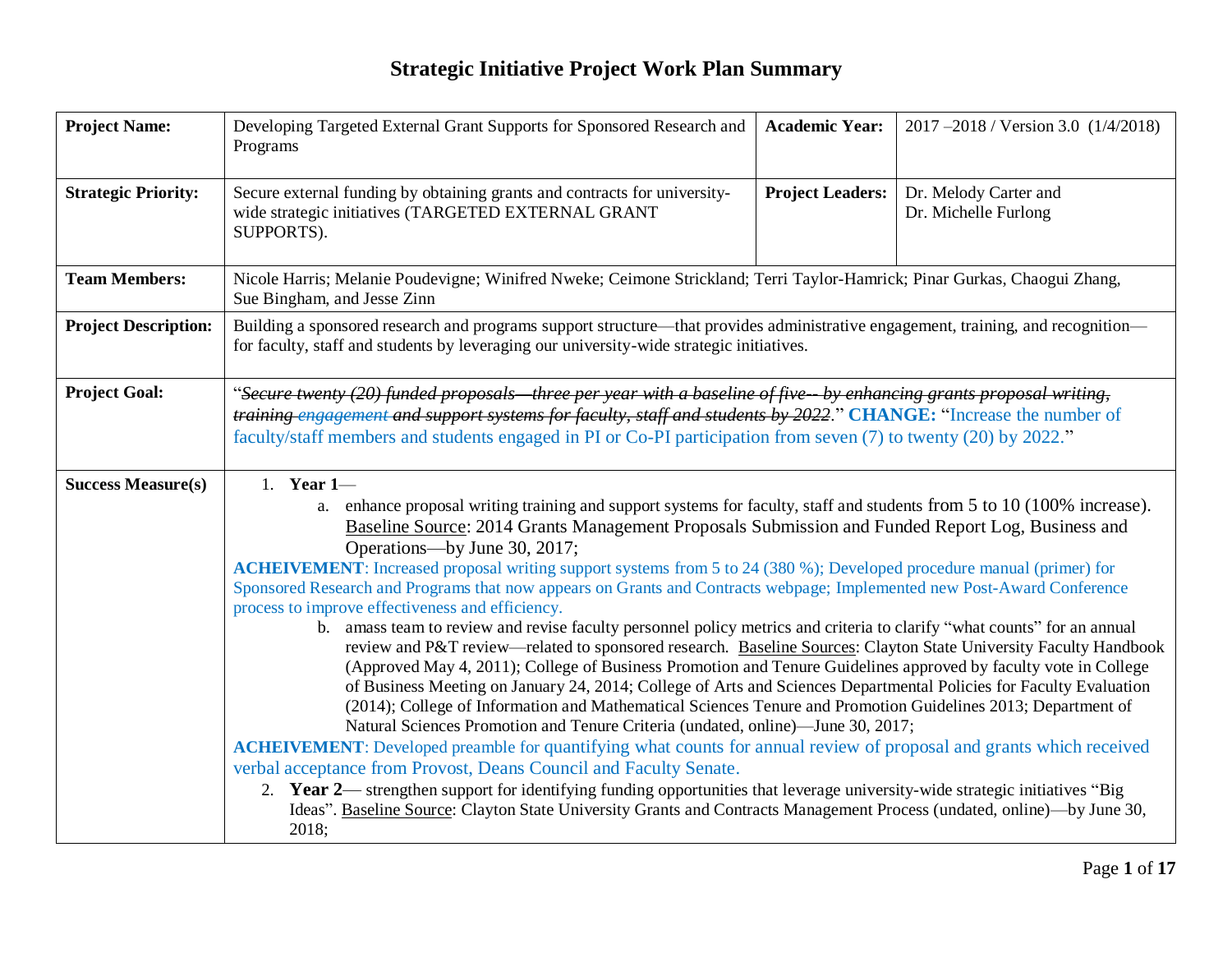|                         | <b>ACEIVEMENT TO DATE:</b> Presented context during Faculty Planning Week; Initiated first whitepaper for collaborative child care<br>supports.<br>3. Years 3— create opportunities for increasing faculty/staff familiarity with grants management processes to support university-<br>wide initiatives. Baseline Source: Clayton State University Grants and Contracts Management Process (undated, online)—June<br>30, 2019;<br>4. Years 4—increase opportunities for faculty/staff and student recognition and awards for grantsmanship engagement<br>to support university-wide strategic initiatives. Baseline: Clayton State University College of Arts and Sciences Mini-<br>grants—by June 30, 2020; and<br>5. Year 5—demonstrate sustainability from prior year's success measures (1 through 4) to increase external funding by<br>obtaining grants and contracts for targeted university-wide strategic initiatives. Baseline source: Success Measure outcomes<br>from years 1 through 4)—by June 30, 2021. |
|-------------------------|-------------------------------------------------------------------------------------------------------------------------------------------------------------------------------------------------------------------------------------------------------------------------------------------------------------------------------------------------------------------------------------------------------------------------------------------------------------------------------------------------------------------------------------------------------------------------------------------------------------------------------------------------------------------------------------------------------------------------------------------------------------------------------------------------------------------------------------------------------------------------------------------------------------------------------------------------------------------------------------------------------------------------|
| <b>Budget and</b>       | <b>One-time funding request:</b> all-in-one multi-office use color printer/copier for proposal document printing, \$10,000.                                                                                                                                                                                                                                                                                                                                                                                                                                                                                                                                                                                                                                                                                                                                                                                                                                                                                             |
| <b>Resources Needed</b> |                                                                                                                                                                                                                                                                                                                                                                                                                                                                                                                                                                                                                                                                                                                                                                                                                                                                                                                                                                                                                         |
|                         | 1. Year $1 = $20,000$ (personnel—pre-awards coordinator: \$0; f/b: \$0; travel: \$4,000; equipment: \$0; supplies: \$0;                                                                                                                                                                                                                                                                                                                                                                                                                                                                                                                                                                                                                                                                                                                                                                                                                                                                                                 |
|                         | contractual [training and support]: \$10,000; other: \$6,000;                                                                                                                                                                                                                                                                                                                                                                                                                                                                                                                                                                                                                                                                                                                                                                                                                                                                                                                                                           |
|                         | 2. Year $2 = $20,000$ (personnel—pre-awards coordinator, post-awards coordinator: \$; f/b: \$0; travel: \$4,000; equipment:                                                                                                                                                                                                                                                                                                                                                                                                                                                                                                                                                                                                                                                                                                                                                                                                                                                                                             |
|                         | \$0; supplies: \$0; contractual: \$0; other: \$6,000);                                                                                                                                                                                                                                                                                                                                                                                                                                                                                                                                                                                                                                                                                                                                                                                                                                                                                                                                                                  |
|                         | 3. Years $3 = $20,000$ (personnel— pre-awards coordinator, post-awards coordinator and information technology specialist:                                                                                                                                                                                                                                                                                                                                                                                                                                                                                                                                                                                                                                                                                                                                                                                                                                                                                               |
|                         | \$0; f/b: \$0; travel: \$4,000; equipment: \$0; supplies: \$0; contractual: \$10,000; other: \$6,000);                                                                                                                                                                                                                                                                                                                                                                                                                                                                                                                                                                                                                                                                                                                                                                                                                                                                                                                  |
|                         | 4. Year $4 = $20,000$ (personnel—pre-awards coordinator, post-awards coordinator, information technology specialist and                                                                                                                                                                                                                                                                                                                                                                                                                                                                                                                                                                                                                                                                                                                                                                                                                                                                                                 |
|                         | director: \$0; f/b: \$0; travel: \$4,000; equipment: \$0; supplies: \$0; contractual: \$10,000; other: \$6,000); and                                                                                                                                                                                                                                                                                                                                                                                                                                                                                                                                                                                                                                                                                                                                                                                                                                                                                                    |
|                         | 5. Year 5 = \$20,000 (personnel—pre-awards coordinator, post-awards coordinator, information technology specialist and                                                                                                                                                                                                                                                                                                                                                                                                                                                                                                                                                                                                                                                                                                                                                                                                                                                                                                  |
|                         | director: \$0; f/b: \$0; travel: \$4,000; equipment: \$0; supplies: \$50; contractual: \$10,000; other: \$6,000).                                                                                                                                                                                                                                                                                                                                                                                                                                                                                                                                                                                                                                                                                                                                                                                                                                                                                                       |
|                         |                                                                                                                                                                                                                                                                                                                                                                                                                                                                                                                                                                                                                                                                                                                                                                                                                                                                                                                                                                                                                         |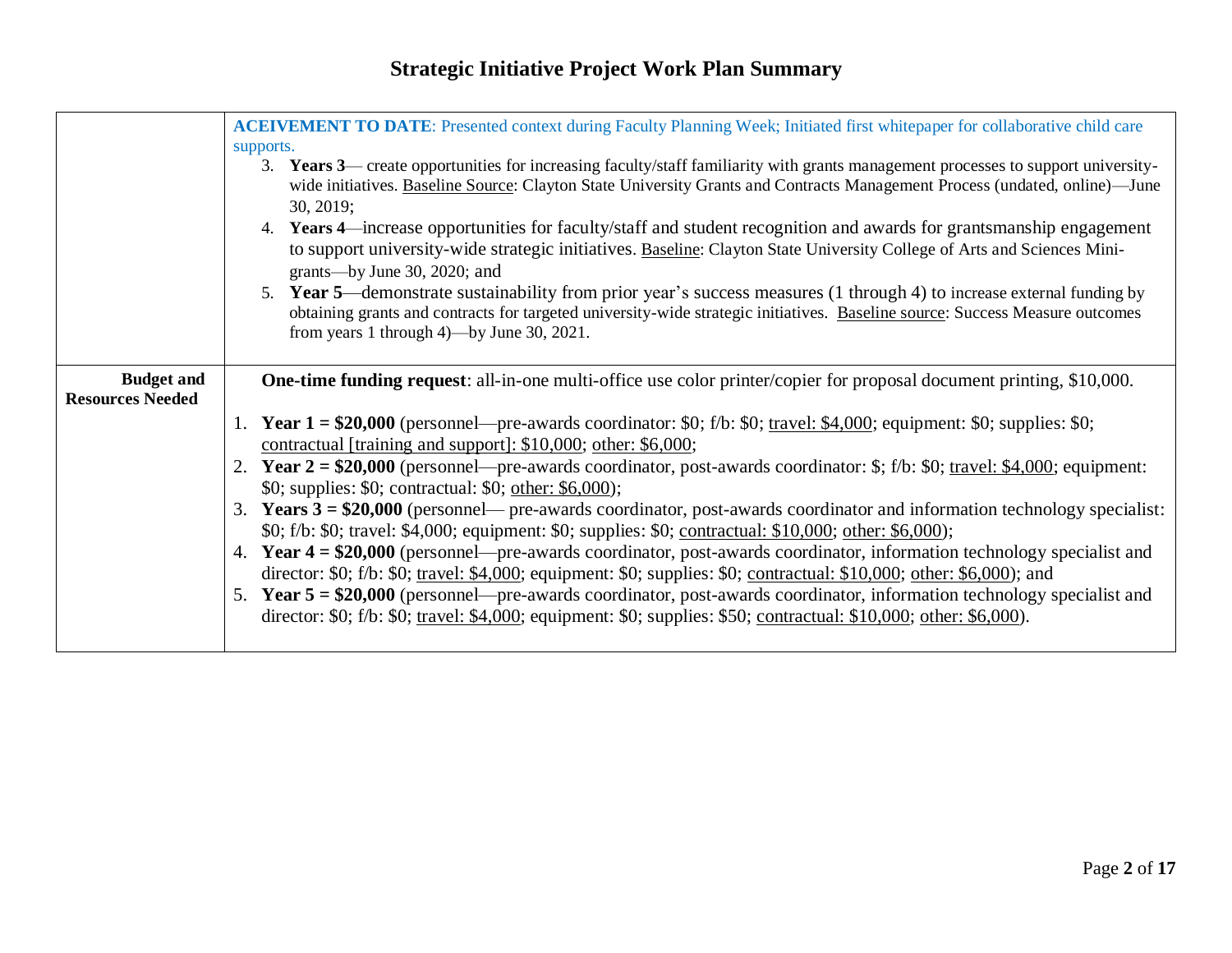| #              | <b>MAJOR TASKS / Action Steps<sup>i</sup> (Year 1)</b>                                                                                                                                    | <b>Target Date</b>        | <b>Responsibility</b>                        | Deliverable(s) / Notes                                                                                                                                                                                                                                                                                                                                                                                                                                                                                                                                                                                                                                                                                                                                                                                                                                                                                                                       |
|----------------|-------------------------------------------------------------------------------------------------------------------------------------------------------------------------------------------|---------------------------|----------------------------------------------|----------------------------------------------------------------------------------------------------------------------------------------------------------------------------------------------------------------------------------------------------------------------------------------------------------------------------------------------------------------------------------------------------------------------------------------------------------------------------------------------------------------------------------------------------------------------------------------------------------------------------------------------------------------------------------------------------------------------------------------------------------------------------------------------------------------------------------------------------------------------------------------------------------------------------------------------|
| $\mathbf{1}$   | <b>DEVELOP PROCESS</b> $(25\% \text{ effort})$                                                                                                                                            | May $2-$<br>Sept 1, 2016  |                                              |                                                                                                                                                                                                                                                                                                                                                                                                                                                                                                                                                                                                                                                                                                                                                                                                                                                                                                                                              |
| $\overline{2}$ | Conduct meeting with appropriate university<br>$\circ$<br>leadership to present a plan for initiation and<br>management of process function that allows for their<br>input and inclusion. |                           | Melody and Michelle                          | a) Strategic Planning meetings (of the whole),<br>b) Priority Group meetings,<br>c) President's Cabinet meetings as requested,<br>d) one-on-one meetings with the president and<br>e) other colleague meetings will be on going//<br><b>COMPLETED and ONGOING.</b> Last formal<br>meetings were 2/27/2017 and 5/22/2017.                                                                                                                                                                                                                                                                                                                                                                                                                                                                                                                                                                                                                     |
| 3              | Initiate development of team to address faculty<br>$\circ$<br>personnel policy for an annual review—related to<br>sponsored research.                                                     | October-<br>June 30, 2016 | Michelle, Melody and<br>team to be developed | This is in an effort to add specificity to the<br>annual review process regarding grants and<br>contracts, for all Colleges (essentially, to clarify<br>"what counts" for promotion and tenure portfolio<br>review.<br><b>COMPLETED.</b> Dr. Furlong presented<br>Recommendations from the Strategic Plan<br><b>Committee: Grow Grants; Developing</b><br><b>Targeted External Grant Supports for</b><br>Sponsored Research and Programs,<br>3/3/2017. The recommendation received<br>favorable input and support.<br><b>NEXT STEP: The Faculty Senate will</b><br>determine how best to document the<br>recommendation.<br>i.<br>ensure that the language does not<br>connote punitive outcomes if faculty<br>do not engage in proposal writing<br>but -instead-expresses an available<br>opportunity to engage in the<br>proposal writing process.<br>ii. Administrators (staff) who engage in<br>proposal writing will be held to USG and |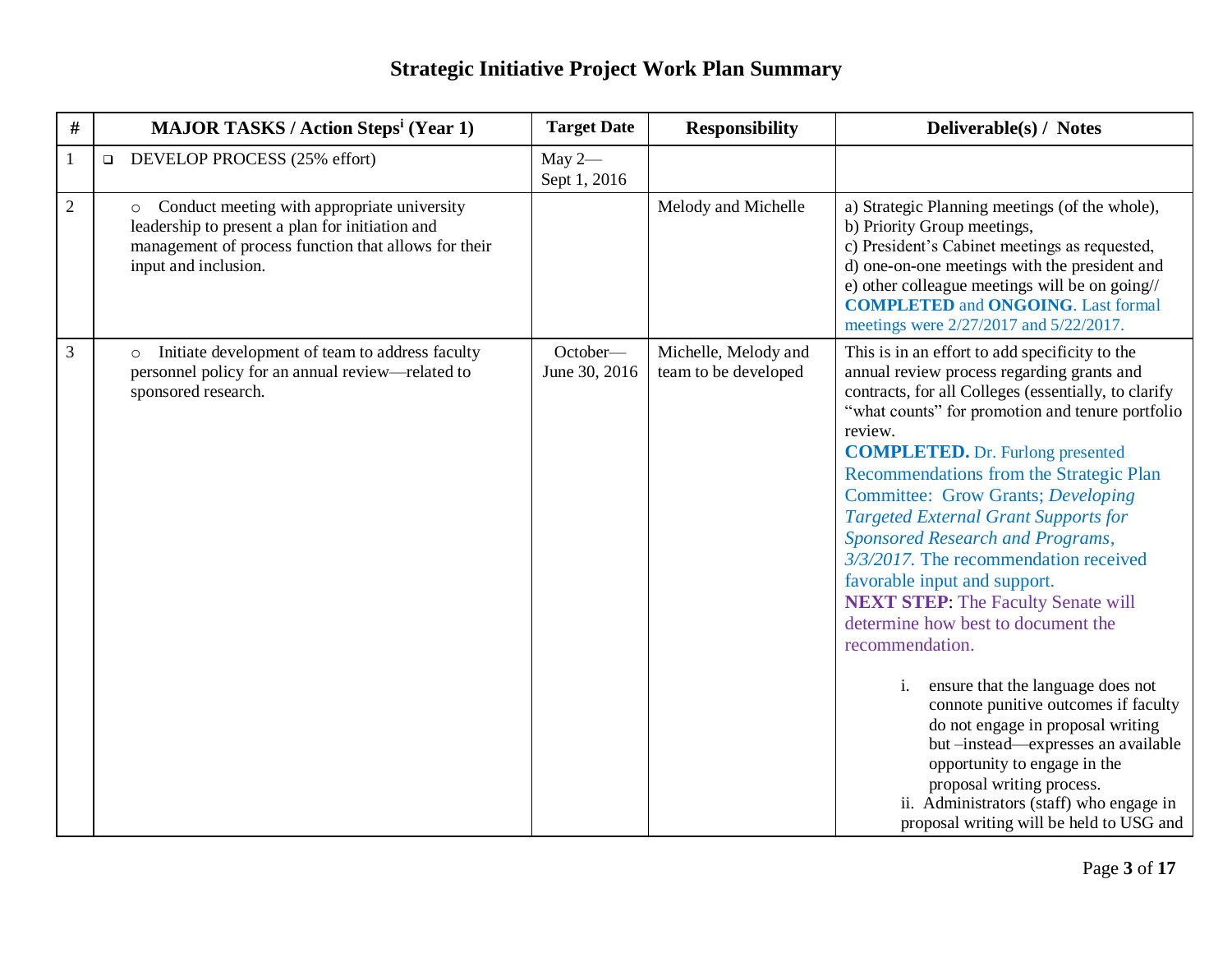| $\#$           | <b>MAJOR TASKS / Action Steps<sup>i</sup> (Year 1)</b>                                                                                                                                                                                                                                                                              | <b>Target Date</b>           | <b>Responsibility</b>           | Deliverable(s) / Notes                                                                                                                                                                                                                                                                                                                                                                                                                                                                                                                                                                                                                                                                                             |
|----------------|-------------------------------------------------------------------------------------------------------------------------------------------------------------------------------------------------------------------------------------------------------------------------------------------------------------------------------------|------------------------------|---------------------------------|--------------------------------------------------------------------------------------------------------------------------------------------------------------------------------------------------------------------------------------------------------------------------------------------------------------------------------------------------------------------------------------------------------------------------------------------------------------------------------------------------------------------------------------------------------------------------------------------------------------------------------------------------------------------------------------------------------------------|
|                |                                                                                                                                                                                                                                                                                                                                     |                              |                                 | institutional compliance standards as<br>mandated.<br><b>COMPLETED</b> as part of task above.<br>This group would also explore 6—8 "big"<br>a)<br>ideas" to ascertain what CSU can secure in<br>external grants to support outreach initiatives<br>in STEM for historically under-represented<br>populations—and to explore proposal<br>options (to have the idea fleshed-out and<br>"shovel ready")// REVISED and IN<br><b>PROGRESS</b> ; instead of quantifying the "big<br>idea" this will be conceptualized in the<br>context of "When to Make the Big Bet" The<br>Chronicle of HE (February 24, 2017,<br>VLXIII, Number 25). NEXT STEP: conduct<br>meeting with Attick, Garner and Carter by<br>$4/15/2017$ . |
| $\overline{4}$ | PROVIDE OPPERTUNITY FOR FACULTY/STAFF<br>$\Box$<br>AND STUDENT SUPPORT (50% effort)                                                                                                                                                                                                                                                 | June-<br>October 31,<br>2016 |                                 |                                                                                                                                                                                                                                                                                                                                                                                                                                                                                                                                                                                                                                                                                                                    |
| 5              | Develop a policy and procedure manual<br>$\circ$                                                                                                                                                                                                                                                                                    |                              | Melody, Michelle and<br>Nicole  | In process with assistance from President's<br>Office // IN PROGRESS; NEXT STEP;<br>feedback from committee, 3/15; Carter edits, 4/1;<br>Furlong formats, 4/17; Harris receives final, 4/30<br>LeAnn creates institutional PDF, 4/30.                                                                                                                                                                                                                                                                                                                                                                                                                                                                              |
| 6              | Submit training plans for an "invitation to<br>$\circ$<br>participate" in: workshops, mini courses for volunteers<br>and securing outside experts to include:<br>The internal (campus) process,<br>٠<br>How to write a proposal,<br>$\blacksquare$<br>Fiscal management,<br>Building partnerships,<br>A presenter<br>$\blacksquare$ |                              | Michelle, Melody, and<br>Nicole | Provide opportunity for trainer/presenter,<br>sensitive to our institutional structure—with term<br>that presenter/trainer must submit an external<br>proposal for support of one university-wide<br>initiative, prior to stipend/fee payment;<br>clarify the internal (campus) process of "grants"<br>and contracts process for sponsored research and<br>programs" by defining the qualitative functions                                                                                                                                                                                                                                                                                                         |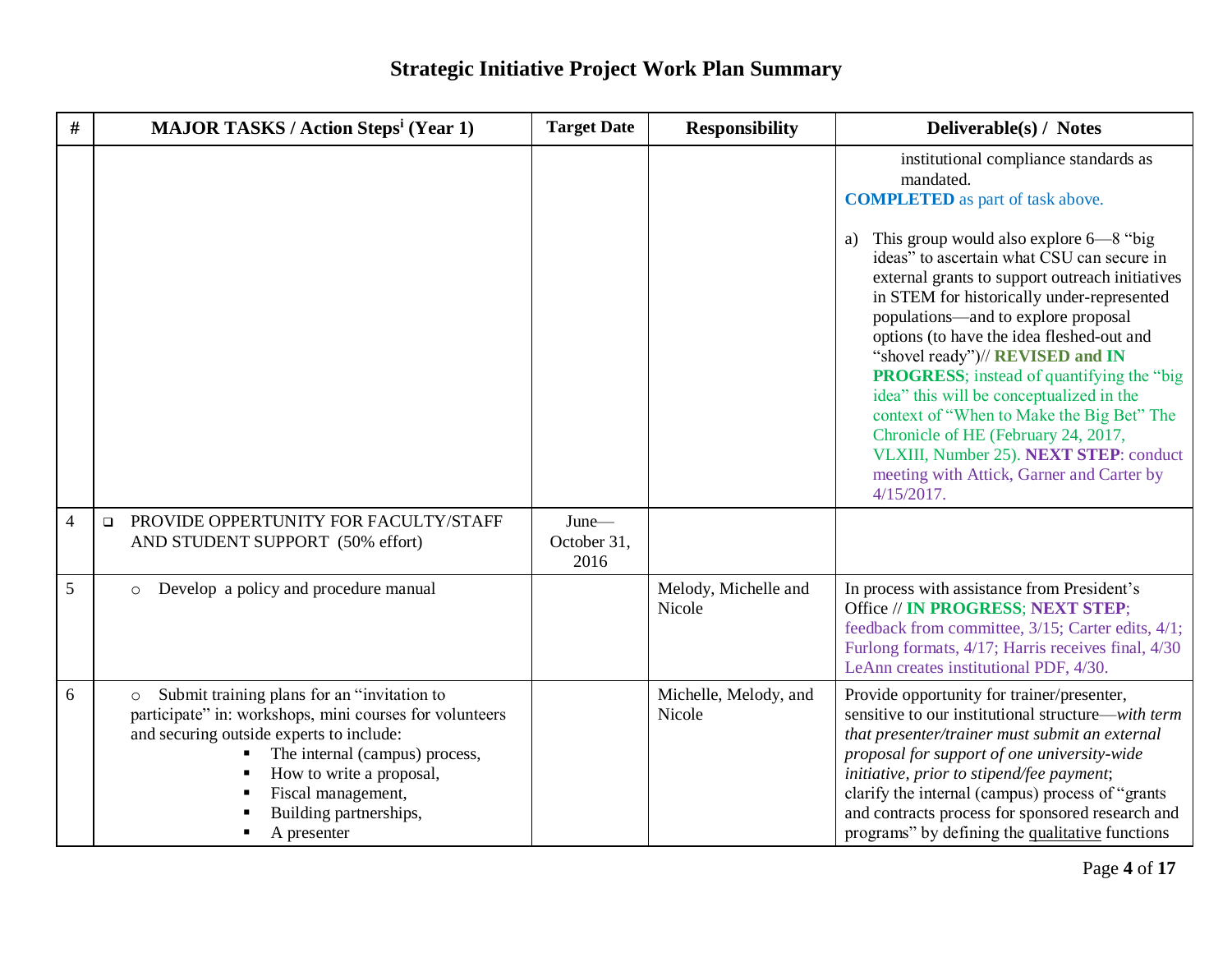| $\#$           | <b>MAJOR TASKS / Action Steps<sup>i</sup> (Year 1)</b>                                                                                                                                                        | <b>Target Date</b>            | <b>Responsibility</b>                                                                         | Deliverable(s) / Notes                                                                                                                                                                                                                                                                                                  |
|----------------|---------------------------------------------------------------------------------------------------------------------------------------------------------------------------------------------------------------|-------------------------------|-----------------------------------------------------------------------------------------------|-------------------------------------------------------------------------------------------------------------------------------------------------------------------------------------------------------------------------------------------------------------------------------------------------------------------------|
|                |                                                                                                                                                                                                               |                               |                                                                                               | (Sponsored Research and Programs and the<br>funding agency) from the quantitative functions<br>(Business and Operations and fiscal<br>management.// REVISED and IN PROGESS;<br>revised as a lunch and learn to enhance CSU<br>collaborations for ERG outcomes. First presenter<br>Dr. Jill Lane. COMPLETED, 10/31/2016; |
| $\overline{7}$ | Secure Information Technology assistance for<br>$\circ$<br>presentation layout and formatting for presentation roll-<br>out to campus community                                                               |                               | Winifred and Melody                                                                           | Will secure input from Team Members to<br>identify best venue.// COMPLETED;<br>President's conference room 121. Nweke<br>completed online survey for Lunch and Learn,<br>2/27/2017                                                                                                                                      |
| 8              | Lock-in date, location and time for workshop<br>$\circ$<br>"invitation to participate."                                                                                                                       |                               | Ceimone, Melody,<br>Winifred, Michelle,<br>Nicole, Sue, Betty,<br>Jesse, Pinar and<br>Chaogui | Identify a date in October 2016.//<br><b>COMPLETED</b> ; identified date in 10/31. NEXT<br><b>STEP</b> , <i>Coffee &amp; Conversation</i> forum by 4/15                                                                                                                                                                 |
| 9              | <b>INITITATE GRANT PROCUREMENT (25% effort)</b><br>$\Box$                                                                                                                                                     | July 29-<br>April 30,<br>2017 |                                                                                               |                                                                                                                                                                                                                                                                                                                         |
| 10             | Identify campus licenses and software for Sponsored<br>$\circ$<br>Research and Programs development and management<br>[Project Management software]                                                           |                               | Team                                                                                          | Will follow up with Robin Faulkner//NOT<br><b>NEEDED AT THIS TIME.</b>                                                                                                                                                                                                                                                  |
| 11             | Develop system for matching federal Requests for<br>$\circ$<br>Proposals (RFPs) to faculty, staff and/or student research<br>capacity                                                                         |                               | Michelle and Melody                                                                           | <b>ONGOING; PROPROSED REVISION to</b><br>allow for greater access to the Grant<br>Resource Center database. Outcome TBD.                                                                                                                                                                                                |
| 12             | Process proposals in accordance with funding<br>$\circ$<br>agency specifications for submission to test the process<br>flow, generate external income (direct costs) and<br>ultimately indirect cost recovery |                               | Melody, Michelle,<br>Nicole, Melanie,<br>Winifred, Sue and Betty                              | <b>COMPLETED; and ONGOING, 10/6</b><br>(Business and Operations grants process);<br>Bingham and B. Lane, 8/15 (Department of<br>Defense proposal); 8/31 (Three Study<br>Abroad proposals); 7/31 (World War I                                                                                                            |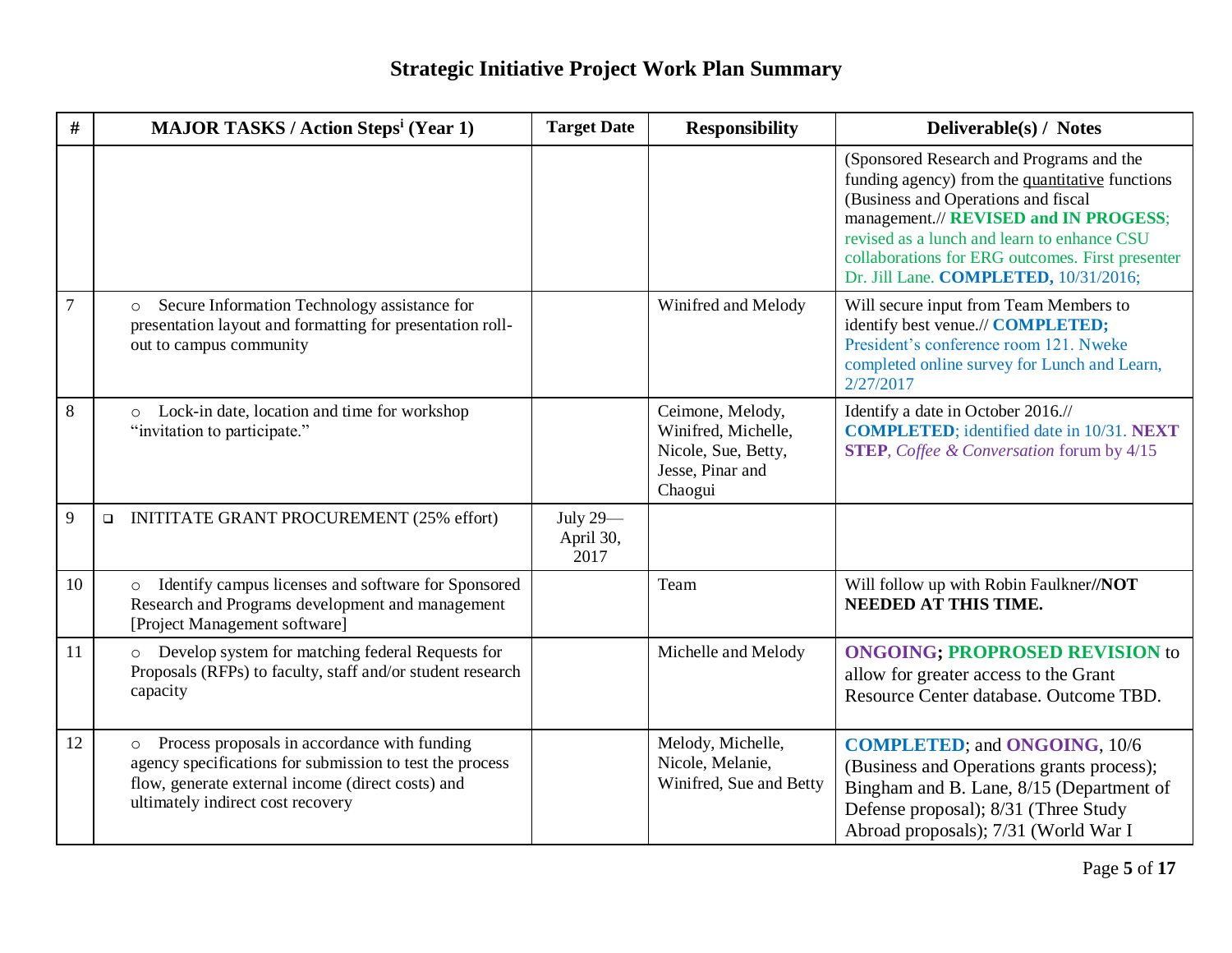| <b>MAJOR TASKS / Action Steps<sup>i</sup> (Year 1)</b> | <b>Target Date</b> | <b>Responsibility</b> | <b>Deliverable(s) / Notes</b>                                                                                                                                                 |
|--------------------------------------------------------|--------------------|-----------------------|-------------------------------------------------------------------------------------------------------------------------------------------------------------------------------|
|                                                        |                    |                       | proposal); Harris, Furlong and Carter<br>completed Post-Awards Conference Pilot,<br>$\frac{1}{2}$ 2/27/2017; Poudevigne and Nweke<br>completed procedure manual draft review. |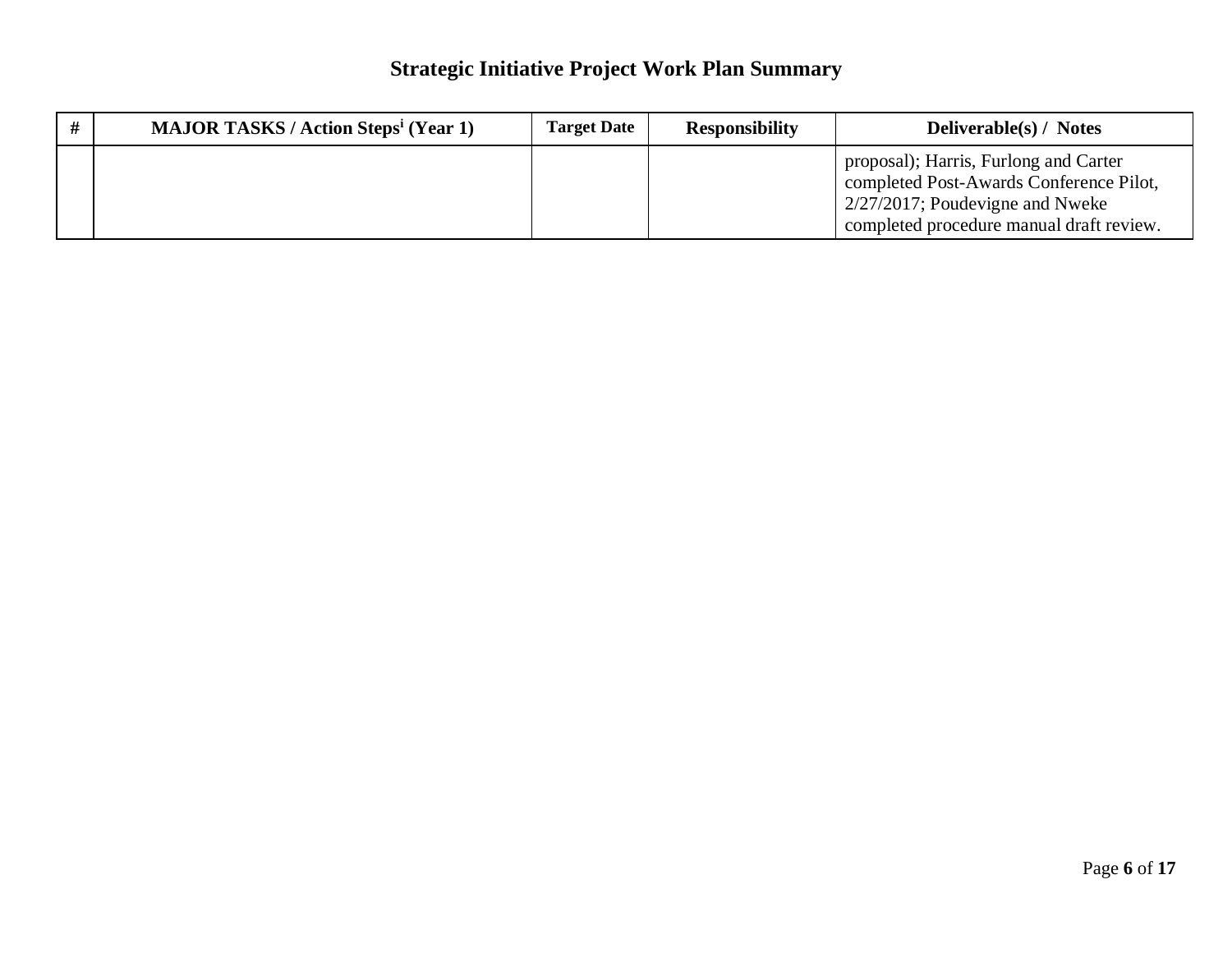| #              | <b>MAJOR TASKS / Action Steps<sup>ii</sup> (Year 2)</b>                                                                                                                                                                                                                                                                                                                                        | <b>Target Date</b>        | <b>Responsibility</b>          | Deliverable(s) / Notes                                                                                                                                                                                                                                                                                                                                                                                                                                                                                                                                                                                                                                                                                                                                                                                                                                                                                                                          |
|----------------|------------------------------------------------------------------------------------------------------------------------------------------------------------------------------------------------------------------------------------------------------------------------------------------------------------------------------------------------------------------------------------------------|---------------------------|--------------------------------|-------------------------------------------------------------------------------------------------------------------------------------------------------------------------------------------------------------------------------------------------------------------------------------------------------------------------------------------------------------------------------------------------------------------------------------------------------------------------------------------------------------------------------------------------------------------------------------------------------------------------------------------------------------------------------------------------------------------------------------------------------------------------------------------------------------------------------------------------------------------------------------------------------------------------------------------------|
| $\mathbf{1}$   | DEVELOP PROCESS (20% effort)<br>$\Box$                                                                                                                                                                                                                                                                                                                                                         | July $2-$<br>Sept 1, 2017 |                                |                                                                                                                                                                                                                                                                                                                                                                                                                                                                                                                                                                                                                                                                                                                                                                                                                                                                                                                                                 |
| $\overline{2}$ | Evaluate Year 1 and modify accordingly<br>$\circ$<br>Incorporate takeaways from meeting with Dr. Hynes:<br>Capturing the number of faculty/staff members engaged<br>in PI or Co-PI participation may be a better benchmark<br>than identifying the number of proposals<br>submitted. Also, capturing the increase in proposals<br>written and awarded over time would be another<br>benchmark. |                           | Melody, Michelle and<br>Nicole | 1. Grant Procedure Manual (next<br>$steps)$ --<br>a. Furlong will place document<br>in a shared file for team<br>review,<br>b. Harris will make edits<br>applicable for Business and<br>Operations,<br>c. Carter will make the final<br>edits and forward to Maritza<br>for cover development,<br>$7/2/2017$ .<br><b>COMPLETED</b> on 11/30/2017. Condensed<br>to a twelve-page primer that now appears<br>on the Grants and Contracts webpages.<br>2. Clarify Grants and Contracts and<br>Sponsored Research and Programs<br>in the manual. Carter representing<br>"Sponsored Research and Programs<br>Administration," and Harris is<br>representing "Grants and<br>Contracts." Currently they will<br>remain separated. Dr. Hynes<br>recommended that we "Go ahead<br>and refer to Sponsored Research<br>and Programs as an 'office,' but<br>plan to address this as a<br>benchmark/dashboard indicator<br>point for discussion and decision |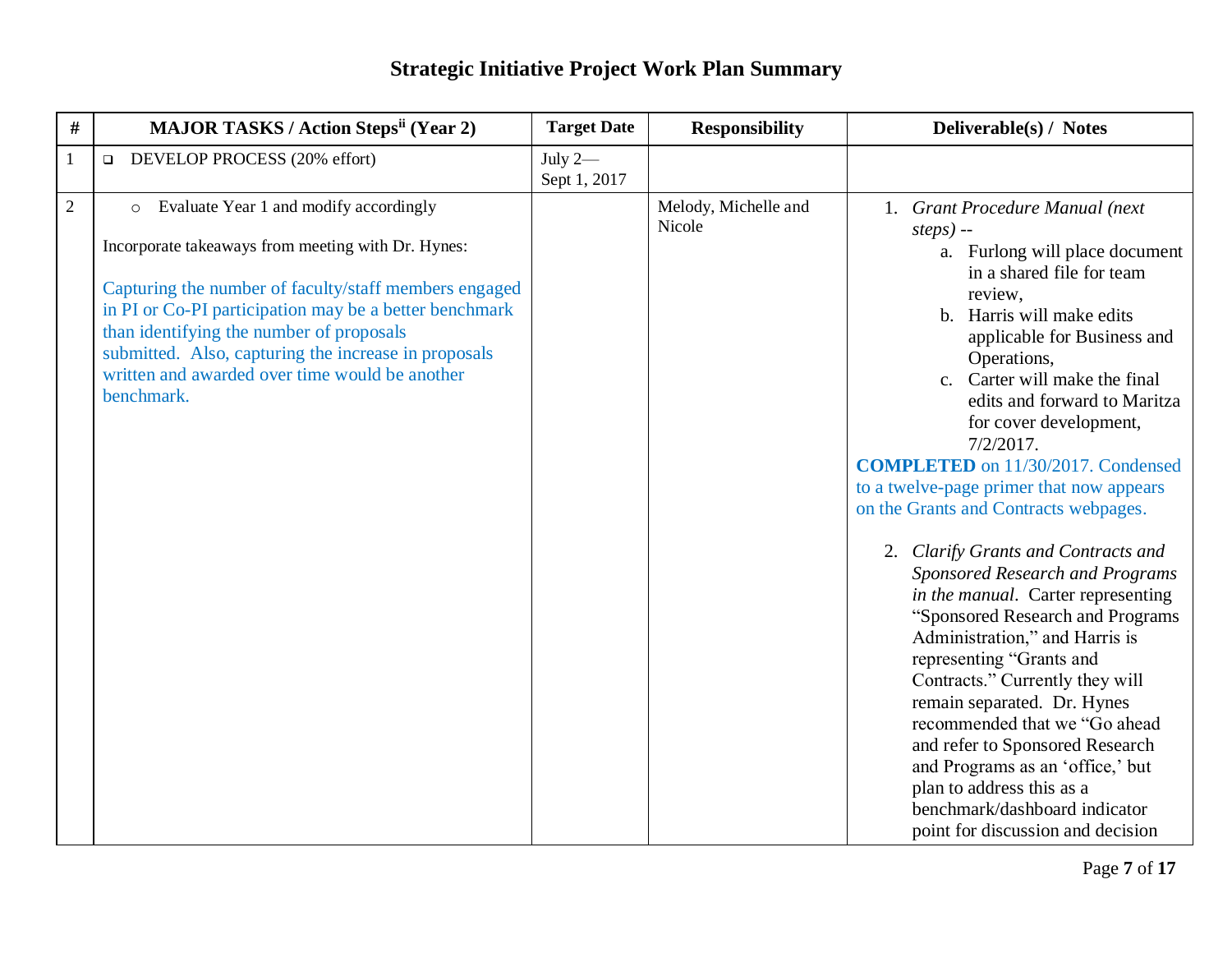| #            | <b>MAJOR TASKS / Action Steps<sup>ii</sup> (Year 2)</b>                                                                                                                                                                                                                                                                                                                                                                                                   | <b>Target Date</b> | <b>Responsibility</b> | Deliverable(s) / Notes                                                                                                                                                                                                                                                                                                                                                                                                                                                                                                                                                                                                                                                                                                                                                                                                     |
|--------------|-----------------------------------------------------------------------------------------------------------------------------------------------------------------------------------------------------------------------------------------------------------------------------------------------------------------------------------------------------------------------------------------------------------------------------------------------------------|--------------------|-----------------------|----------------------------------------------------------------------------------------------------------------------------------------------------------------------------------------------------------------------------------------------------------------------------------------------------------------------------------------------------------------------------------------------------------------------------------------------------------------------------------------------------------------------------------------------------------------------------------------------------------------------------------------------------------------------------------------------------------------------------------------------------------------------------------------------------------------------------|
|              |                                                                                                                                                                                                                                                                                                                                                                                                                                                           |                    |                       | making during the Retreat." We<br>will need to address how this relates<br>to meeting the 5-year strategic plan<br>goals and he [Dr. Hynes] thinks it<br>does." 7/2/2017<br><b>COMPLETED</b> on 7/2/2017. Established<br><b>Sponsored Research and Programs</b><br>Administration as an "office." This appears<br>in the new Sponsored Research and<br>Programs Administration primer on the<br>Grants and Contracts webpages.                                                                                                                                                                                                                                                                                                                                                                                             |
| $\mathbf{P}$ | Continue to conduct meetings with appropriate<br>$\circ$<br>university leadership to ensure transparency and allow<br>for input.<br><b>REVISED PROJECT GOAL</b><br>Language proposal for annual review process of grants<br>and contracts, "what counts"—There should be a<br>"standard of rigor" to be articulated, then crafted into a<br>statement to provide standards by which other matrix<br>will be included. Deans will need to move this along. |                    | Melody and Michelle   | 1. Deans Council presentation on what<br>counts - Furlong reported next steps to<br>include plans to present during Faculty<br>Planning Week in early August to:<br>a. reiterate a request for deans to define<br>"academic rigor" (what counts) criteria for<br>PT review on grants and contracts;<br><b>COMPLETED</b> on 11/1/2017. Developed<br>Preamble for quantifying what counts for<br>annual review of proposal and grants which<br>received verbal acceptance from Provost,<br>Deans Council and Faculty Senate.<br>b. introduce our institutional need for "big<br>ideas" to support Women and STEM and<br>community engagement; and<br>c. Recommend "case release" (release<br>time) as a means to ensure faculty up for<br>PT—who have won grants awards—are not<br>penalized if they don't have publication. |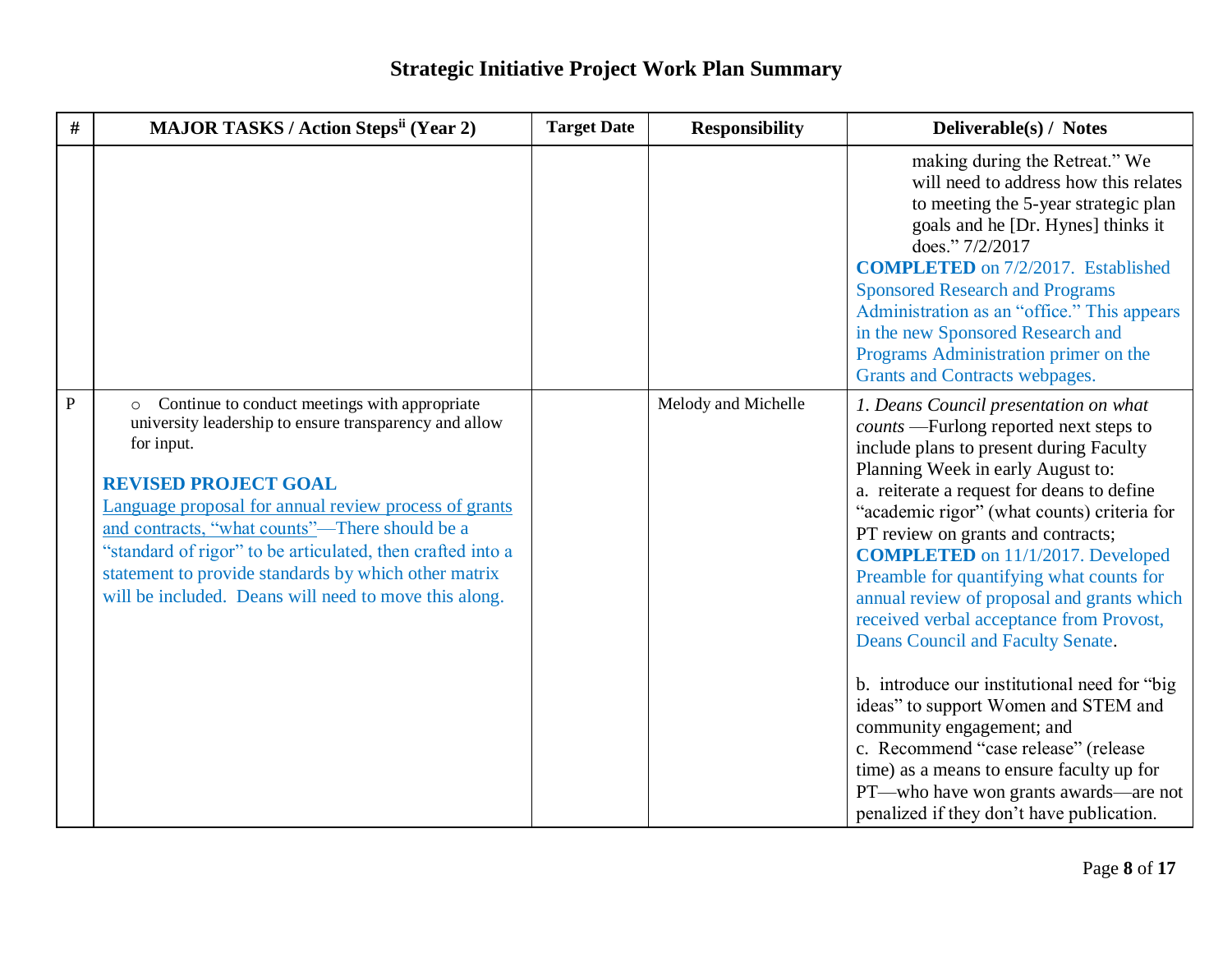| #               | <b>MAJOR TASKS / Action Stepsii (Year 2)</b>                                                                                                                                                                                                                                                                       | <b>Target Date</b>  | <b>Responsibility</b>          | Deliverable(s) / Notes                                                                                                                                                                                                                                                                                                                                                                                                                                                                                                                      |
|-----------------|--------------------------------------------------------------------------------------------------------------------------------------------------------------------------------------------------------------------------------------------------------------------------------------------------------------------|---------------------|--------------------------------|---------------------------------------------------------------------------------------------------------------------------------------------------------------------------------------------------------------------------------------------------------------------------------------------------------------------------------------------------------------------------------------------------------------------------------------------------------------------------------------------------------------------------------------------|
|                 |                                                                                                                                                                                                                                                                                                                    |                     |                                | <b>COMPLETED part 1</b> on 8/7/2017 during<br>Academic Planning Week, led presentation<br>white paper development.<br><b>INITIATED</b> part 2 on 10/1/2017 by<br>supporting whitepaper development for<br>child care programming. NEXT STEPS: 1.<br>include working with Deborah Deckner<br>Davis on Two-Gen project to develop a<br>collaborative scope for comprehensive<br>project development by 2/1/2018. 2. Make<br>presentation to Faculty Senate to secure<br>campus-wide insight on institutional<br>characteristics by 2/15/2018. |
| $\overline{4}$  | PROVIDE OPPERTUNITY FOR FACULTY/STAFF<br>$\Box$<br>AND STUDENT SUPPORT (50% effort)                                                                                                                                                                                                                                | June-<br>October 31 |                                |                                                                                                                                                                                                                                                                                                                                                                                                                                                                                                                                             |
| $5\overline{)}$ | o Enhance process for faculty engagement<br>dissemination of funding opportunities by:<br>Emails<br><b>Department Visits</b><br>Formal Presentations and<br>Workshops<br><b>Personal Pre-Awards Consultations</b>                                                                                                  |                     | Melody                         | Academic Council presentation on timely<br>proposal submission-Carter will provide<br>secure input from Provost as needed.<br><b>COMPLETED</b> on July 15, 2017. No next<br>step at this time.                                                                                                                                                                                                                                                                                                                                              |
| 6               | Enhance training plans (one-on-one and workshop)<br>$\circ$<br>for review and input from president and vice presidents,<br>to include:<br>The internal (campus) process,<br>٠<br>How to write a proposal,<br>$\blacksquare$<br>Fiscal management, and<br>$\blacksquare$<br>An external presenter<br>$\blacksquare$ |                     | Nicole, Melody and<br>Michelle | Abolish deliverable: Secure an expert trainer,<br>sensitive to our institutional structure;<br>clarify the internal (campus) process of "grants<br>and contracts process for sponsored research<br>and programs" by defining the qualitative<br>functions (Sponsored Research and Programs<br>and the funding agency) from the quantitative<br>functions (Business and Operations and fiscal<br>management.                                                                                                                                 |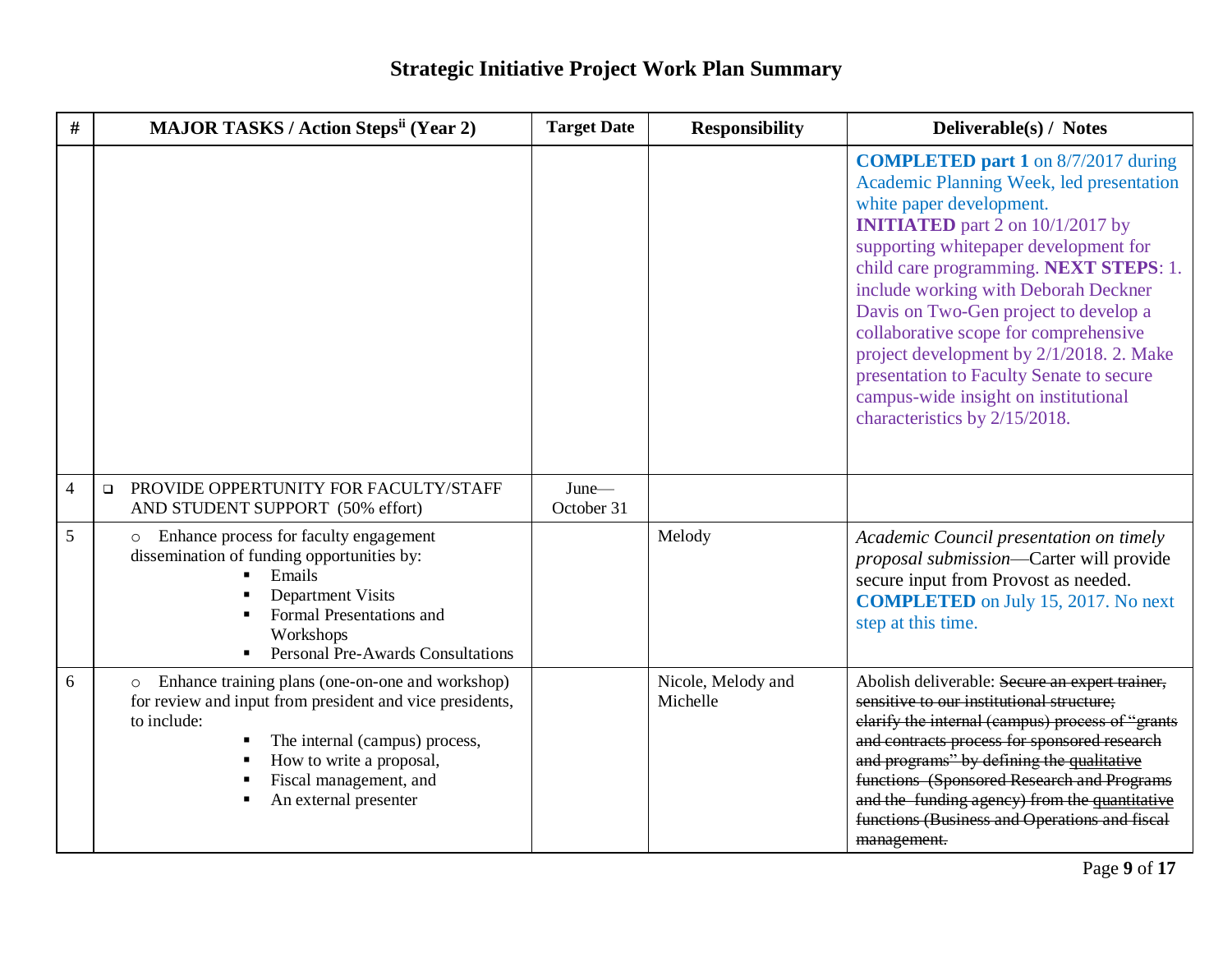| #              | <b>MAJOR TASKS / Action Stepsii (Year 2)</b>                                                                                                                                                                                                                                                                                                                                                                                                                                       | <b>Target Date</b> | <b>Responsibility</b>                             | Deliverable(s) / Notes                                                                                                                                                                                                                                                                                                                                                                                                                                                                                                                                                                                                                                                                                                                                                                                                                          |
|----------------|------------------------------------------------------------------------------------------------------------------------------------------------------------------------------------------------------------------------------------------------------------------------------------------------------------------------------------------------------------------------------------------------------------------------------------------------------------------------------------|--------------------|---------------------------------------------------|-------------------------------------------------------------------------------------------------------------------------------------------------------------------------------------------------------------------------------------------------------------------------------------------------------------------------------------------------------------------------------------------------------------------------------------------------------------------------------------------------------------------------------------------------------------------------------------------------------------------------------------------------------------------------------------------------------------------------------------------------------------------------------------------------------------------------------------------------|
|                |                                                                                                                                                                                                                                                                                                                                                                                                                                                                                    |                    |                                                   | New deliverable: Post-Awards Conference<br>Pilot (action item)-Harris and Carter will<br>resume post-awards conferences with the<br>next award.<br><b>COMPLETED</b> and on-going July 15,<br>2017 by conducting Post-Awards<br>Conferences for each new award.                                                                                                                                                                                                                                                                                                                                                                                                                                                                                                                                                                                  |
| $\overline{7}$ | Initiate planning for $2nd$ annual workshop with<br>external trainer/presenter.<br><b>Lunch and Learn/Coffee and Conversation:</b><br>$\Box$<br>Training initiatives—Be careful about getting<br>$\Box$<br>consultants (outside experts); the engagement must<br>fit the direction of our institution. Seek guidance<br>from the American Association of State Colleges<br>and Universities (AASCU) grants director and/or<br>government affairs representative to get some ideas. |                    | Melody, Michelle,<br>Poudevigne and<br>Strickland | Coffee and Conversation training and<br><i>support:</i> In light of Dr. Hynes' suggestion<br>to think carefully about bringing in<br>presenters ("experts") from the outside,<br>Poudevigne recommended development of<br>a "think tank" to cultivate "big ideas"<br>through diversity and collaborative<br>ventures (outside of the State) to facilitate<br>research development—especially for<br>junior faculty. We should sponsor lunch<br>for this event. Therefore, the action item is<br>to introduce this as a concept during<br>Faculty Planning Week, 8/11/2017.<br><b>COMPLETED</b> on 8/11/2017 with<br>presentations by Furlong, Deckner and<br>Carter.<br><b>NEXT STEP:</b> Meet with M. Mehaffy at<br><b>AASCU</b> during Academic Affairs Winter<br>Meeting 2/2018 regarding support<br>initiatives for whitepaper development. |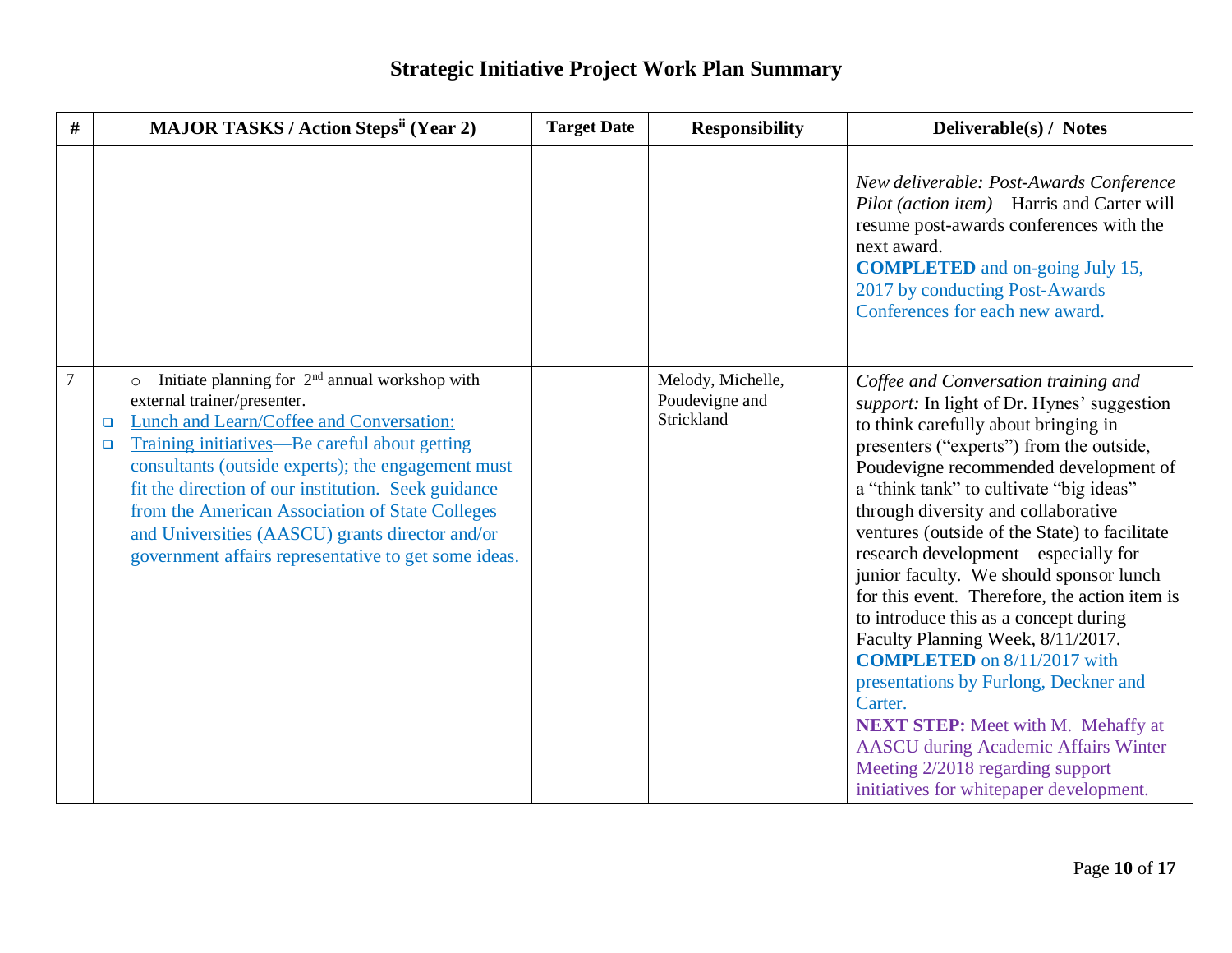| $\#$ | <b>MAJOR TASKS / Action Stepsii (Year 2)</b>                                                                                                                                                                                                                                                                                                                                                                                                                                                                                                                                                                                                                              | <b>Target Date</b>   | <b>Responsibility</b>                            | Deliverable(s) / Notes                                                                                                                                                                                                                                        |
|------|---------------------------------------------------------------------------------------------------------------------------------------------------------------------------------------------------------------------------------------------------------------------------------------------------------------------------------------------------------------------------------------------------------------------------------------------------------------------------------------------------------------------------------------------------------------------------------------------------------------------------------------------------------------------------|----------------------|--------------------------------------------------|---------------------------------------------------------------------------------------------------------------------------------------------------------------------------------------------------------------------------------------------------------------|
| 8    | Develop structure for faculty development and<br>$\circ$<br>student support for proposal writing to include a Mini-<br>Grant framework.                                                                                                                                                                                                                                                                                                                                                                                                                                                                                                                                   |                      | Melody, Michelle and<br>Team                     | Begin discussions for year three.                                                                                                                                                                                                                             |
| 9    | Develop structure for recognizing procurement of<br>$\circ$<br>federal multi-year grant award to include an Outstanding<br>Grantsmanship Award framework.<br>Dr. Hynes is in full support of establishing a<br>$\Box$<br>grantsmanship award initiative—by year three—as<br>long as it does not result in unintended negative<br>outcomes, such as ' if only those who participate<br>in grantsmanship are eligible for an award, will it<br>send a message that "we want you to write<br>proposals, we're just not saying so?!" That would<br>be an unintended negative consequence; therefore,<br>we must structure the awarding criteria<br>appropriately.<br>$\Omega$ |                      | Melody, Michelle,<br>Nicole, Melanie and<br>Team | Begin discussions for year three.                                                                                                                                                                                                                             |
| 10   | <b>INITITATE GRANT PROCUREMENT (30% effort)</b><br>$\Box$<br>Capturing the number of faculty/staff members engaged<br>in PI or Co-PI participation may be a better benchmark<br>than identifying the number of proposals<br>submitted. Also, capturing the increase in proposals<br>written and awarded over time would be another<br>benchmark.<br>$\Box$                                                                                                                                                                                                                                                                                                                | July 29-<br>April 30 | Team                                             | Review data capture strategy.                                                                                                                                                                                                                                 |
| 11   | Identify specific federal Request for Proposal (RFP)<br>for development.<br>Big Ideas—Think about an analysis of state and<br>$\Box$<br>local advocacy group workforce citizenship in<br>tandem with our strategic plan; think across                                                                                                                                                                                                                                                                                                                                                                                                                                     |                      | Melanie and Team                                 | This is connected to #7 above: Incorporate<br>Poudevigne's recommend to development a<br>"think tank" to cultivate "big ideas"<br>through diversity and collaborative<br>ventures (outside of the State) to facilitate<br>research development—especially for |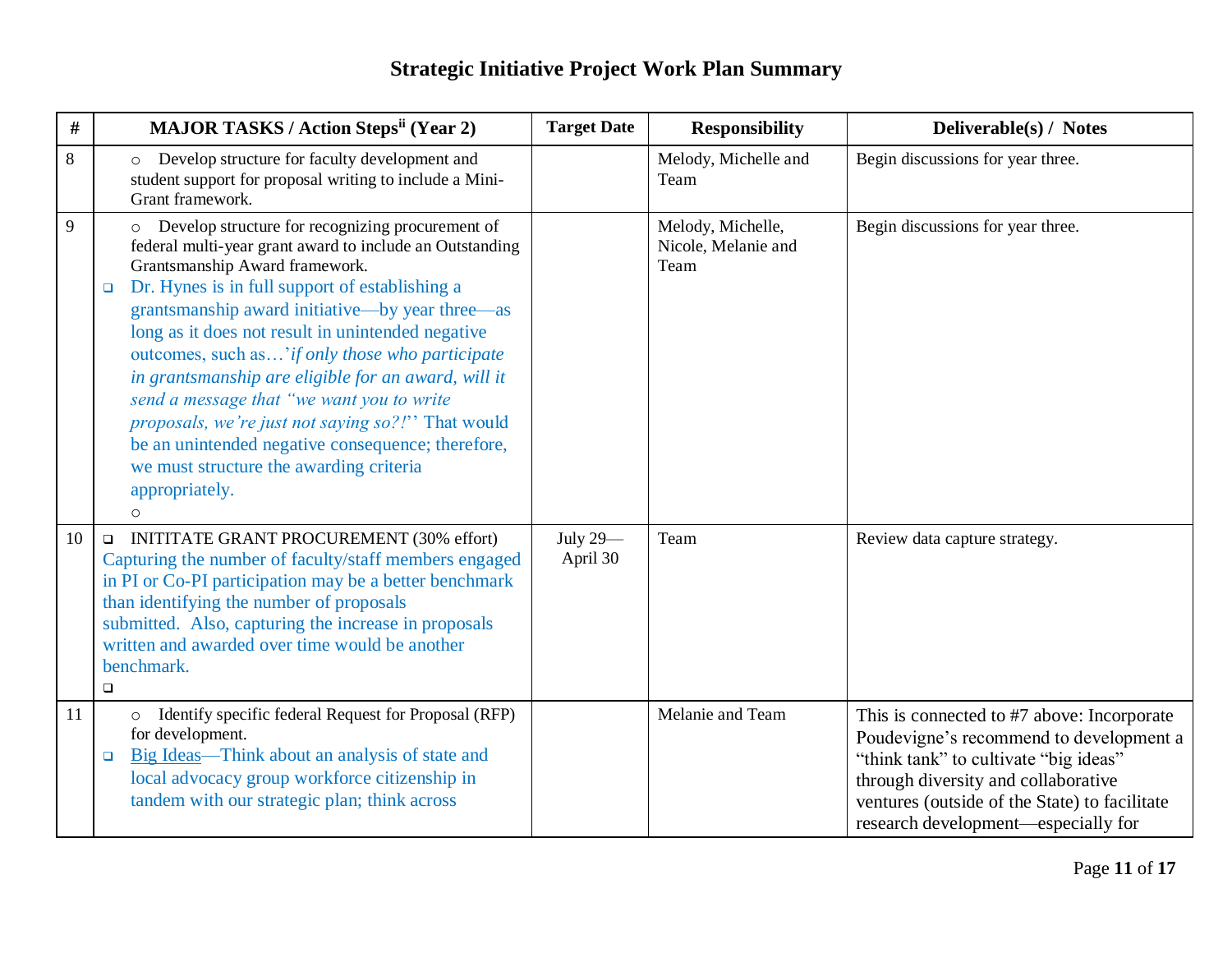| #  | <b>MAJOR TASKS / Action Steps<sup>ii</sup> (Year 2)</b>                                                      | <b>Target Date</b> | <b>Responsibility</b>                                               | <b>Deliverable(s) / Notes</b>                                                                                                                                                                                                                                                          |
|----|--------------------------------------------------------------------------------------------------------------|--------------------|---------------------------------------------------------------------|----------------------------------------------------------------------------------------------------------------------------------------------------------------------------------------------------------------------------------------------------------------------------------------|
|    | disciplines; consider a concept that emerges<br>organically based on our institutional strengths.<br>$\circ$ |                    |                                                                     | junior faculty. Sponsor lunch for this<br>event. Therefore, the deliverable is to<br>introduce this as a concept during Faculty<br>Planning Week, 9/9/2017.<br><b>INITIATIED</b> on 9/9/2017. NEXT STEP<br>to be fleshed out within context of<br>white paper development by 6/1/2018. |
| 12 | Provide professional development support for lead<br>$\circ$<br>federal proposal writer.                     |                    | Furlong                                                             | This will be made clearer as part of the 'What<br>Counts' decision.<br><b>ON-GOING</b> deliverable.                                                                                                                                                                                    |
| 13 | Assist in development of federal proposal writing<br>$\circ$<br>team.                                        |                    | Melody                                                              | <b>ON-GOING</b> deliverable.                                                                                                                                                                                                                                                           |
| 14 | Process proposals in accordance with funding<br>$\circ$<br>agency specifications for submission.             |                    | Melody, Michelle,<br>faculty, staff and students<br>when applicable | <b>ON-GOING</b> deliverable.                                                                                                                                                                                                                                                           |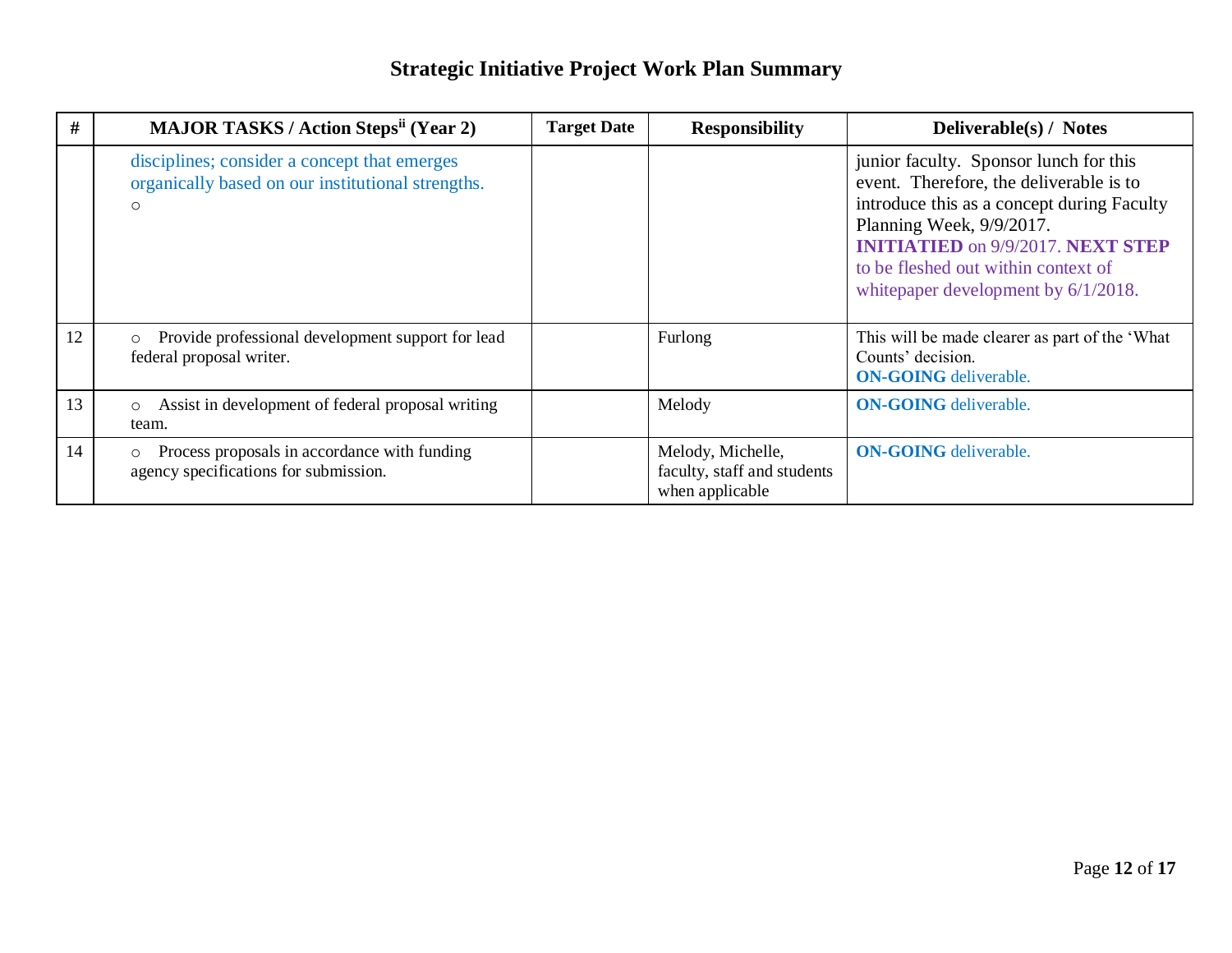| #              |        | <b>MAJOR TASKS / Action Stepsiii (Year 3)</b>                                                                                                                                                                                                           | <b>Target Date</b>  | <b>Responsibility</b>                                      | Deliverable(s) / Notes                                                                                                                                                                                                                                                                                                                                                                 |
|----------------|--------|---------------------------------------------------------------------------------------------------------------------------------------------------------------------------------------------------------------------------------------------------------|---------------------|------------------------------------------------------------|----------------------------------------------------------------------------------------------------------------------------------------------------------------------------------------------------------------------------------------------------------------------------------------------------------------------------------------------------------------------------------------|
| 1              | $\Box$ | DEVELOP PROCESS (20% effort)                                                                                                                                                                                                                            | May $2-$<br>Sept 1  |                                                            |                                                                                                                                                                                                                                                                                                                                                                                        |
| $\mathfrak{2}$ |        | Evaluate Year 2 and modify accordingly.<br>$\circ$                                                                                                                                                                                                      |                     | Ceimone Strickland                                         | Risk Management (compliance) function.                                                                                                                                                                                                                                                                                                                                                 |
| $\overline{3}$ |        | Continue to conduct meetings with appropriate<br>$\circ$<br>university leadership to ensure transparency and allow<br>for input.                                                                                                                        |                     | Melody and Michelle                                        |                                                                                                                                                                                                                                                                                                                                                                                        |
| $\overline{4}$ | $\Box$ | PROVIDE OPPERTUNITY FOR FACULTY/STAFF<br>AND STUDENT SUPPORT (50% effort)                                                                                                                                                                               | June-<br>October 31 |                                                            |                                                                                                                                                                                                                                                                                                                                                                                        |
| $\mathfrak{S}$ |        | Revise the policy and procedure manual.<br>$\circ$                                                                                                                                                                                                      |                     | Melody and Michelle                                        |                                                                                                                                                                                                                                                                                                                                                                                        |
| 6              |        | Enhance process for faculty engagement<br>$\circ$<br>dissemination of funding opportunities by:<br>Emails<br><b>Department Visits</b><br>Formal Presentations and<br>Workshops<br>Personal Pre-Awards Consultations                                     |                     | Melody, Michelle, Sue,<br>Betty, Terri, Jesse and<br>Pinar |                                                                                                                                                                                                                                                                                                                                                                                        |
| $\overline{7}$ |        | Enhance training plans (one-on-one and workshop)<br>$\circ$<br>for review and input from president and vice presidents,<br>to include:<br>The internal (campus) process,<br>How to write a proposal,<br>Fiscal management, and<br>An external presenter |                     | Michelle, Melody, and<br>Nicole                            | Secure an expert trainer, sensitive to our<br>institutional structure;<br>clarify the internal (campus) process of "grants<br>and contracts process for sponsored research and<br>programs" by defining the qualitative functions<br>(Sponsored Research and Programs and the<br>funding agency) from the quantitative functions<br>(Business and Operations and fiscal<br>management. |
| 8              |        | Initiate planning for $3nd$ annual workshop with<br>$\circ$<br>external trainer/presenter.                                                                                                                                                              |                     | Melody, Michelle, Sue,<br>Betty, Terri, Jesse and<br>Pinar |                                                                                                                                                                                                                                                                                                                                                                                        |
| 9              |        | Initiate $2nd$ year process for proposal writing to<br>include a faculty/graduate student Mini-Grant Initiative.                                                                                                                                        |                     | Melody, Michelle and<br>Team                               |                                                                                                                                                                                                                                                                                                                                                                                        |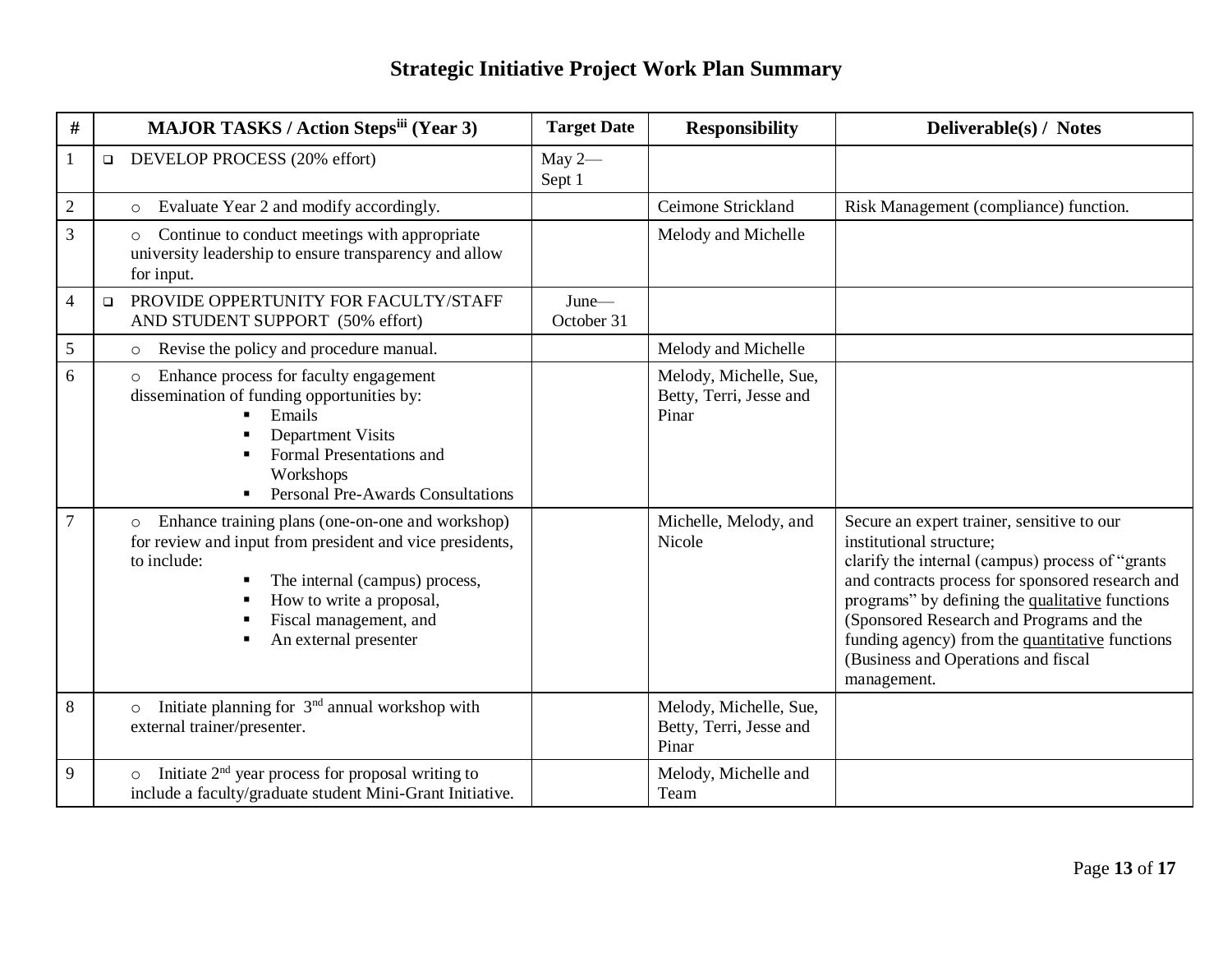| #  | <b>MAJOR TASKS / Action Stepsiii (Year 3)</b>                                                                                                           | <b>Target Date</b>   | <b>Responsibility</b>                                                  | Deliverable(s) / Notes |
|----|---------------------------------------------------------------------------------------------------------------------------------------------------------|----------------------|------------------------------------------------------------------------|------------------------|
| 10 | Initiate 2 <sup>nd</sup> year process for procurement of federal<br>$\circ$<br>multi-year grant award to include an Outstanding<br>Grantsmanship Award. |                      | Melody, Michelle, Sue,<br>Betty, Terri, Jesse and<br>Pinar             |                        |
| 11 | INITITATE GRANT PROCUREMENT (30% effort)<br>$\Box$                                                                                                      | July 29-<br>April 30 |                                                                        |                        |
| 12 | Identify specific federal Request for Proposal (RFP)<br>$\circ$<br>for development.                                                                     |                      | Melody                                                                 |                        |
| 13 | Provide professional development support for lead<br>$\circ$<br>federal proposal writer.                                                                |                      | Michelle and Melody                                                    |                        |
| 14 | Assist in development of federal proposal writing<br>$\circ$<br>team.                                                                                   |                      | Melody, Michelle,<br>faculty, staff and<br>students when<br>applicable |                        |
| 15 | Process proposals in accordance with funding<br>$\circ$<br>agency specifications for submission.                                                        |                      |                                                                        |                        |

| #              | <b>MAJOR TASKS / Action Stepsiv (Year 4)</b>                                                                                     | <b>Target Date</b>     | <b>Responsibility</b>                                      | <b>Deliverable(s) / Notes</b>          |
|----------------|----------------------------------------------------------------------------------------------------------------------------------|------------------------|------------------------------------------------------------|----------------------------------------|
|                | DEVELOP PROCESS (20% effort)<br>$\Box$                                                                                           | May $2-$<br>Sept 1     |                                                            |                                        |
|                | Evaluate Year 3 and modify accordingly.<br>$\circ$                                                                               |                        | Ceimone Strickland                                         | Risk Management (compliance) function. |
|                | Continue to conduct meetings with appropriate<br>$\circ$<br>university leadership to ensure transparency and allow<br>for input. |                        | Melody and Michelle                                        |                                        |
| $\overline{4}$ | PROVIDE OPPERTUNITY FOR FACULTY/STAFF<br>$\Box$<br>AND STUDENT SUPPORT (50% effort)                                              | $June$ —<br>October 31 |                                                            |                                        |
|                | Enhance process for faculty engagement<br>$\circ$<br>dissemination of funding opportunities by:<br>Emails<br>Department Visits   |                        | Melody, Michelle, Sue,<br>Betty, Terri, Jesse and<br>Pinar |                                        |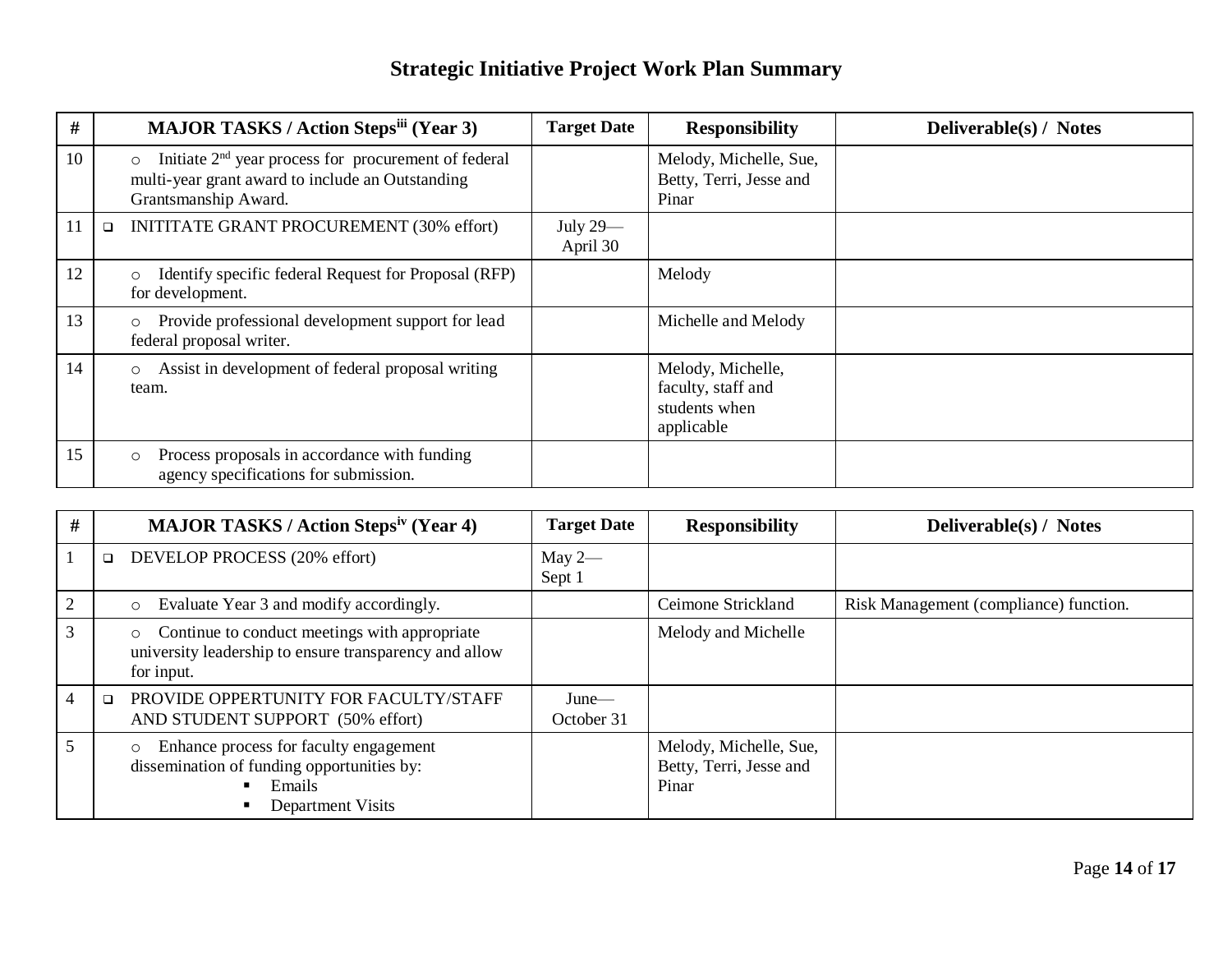| #      | <b>MAJOR TASKS / Action Stepsiv (Year 4)</b>                                                                                                                                                                                                           | <b>Target Date</b>   | <b>Responsibility</b>                                      | Deliverable(s) / Notes                                                                                                                                                                                                                                                                                                                                                                  |
|--------|--------------------------------------------------------------------------------------------------------------------------------------------------------------------------------------------------------------------------------------------------------|----------------------|------------------------------------------------------------|-----------------------------------------------------------------------------------------------------------------------------------------------------------------------------------------------------------------------------------------------------------------------------------------------------------------------------------------------------------------------------------------|
|        | Formal Presentations and<br>٠<br>Workshops<br><b>Personal Pre-Awards Consultations</b>                                                                                                                                                                 |                      |                                                            |                                                                                                                                                                                                                                                                                                                                                                                         |
| 6      | Revise training plans (one-on-one and workshop) for<br>$\circ$<br>review and input from president and vice presidents, to<br>include:<br>The internal (campus) process,<br>How to write a proposal,<br>Fiscal management, and<br>An external presenter |                      | Michelle, Melody, and<br>Nicole                            | Secure an expert trainer, sensitive to our<br>institutional structure;<br>clarify the internal (campus) process of "grants"<br>and contracts process for sponsored research and<br>programs" by defining the qualitative functions<br>(Sponsored Research and Programs and the<br>funding agency) from the quantitative functions<br>(Business and Operations and fiscal<br>management. |
| $\tau$ | Initiate planning for 4 <sup>th</sup> annual workshop with<br>$\circ$<br>external trainer/presenter.                                                                                                                                                   |                      | Melody, Michelle, Sue,<br>Betty, Terri, Jesse and<br>Pinar |                                                                                                                                                                                                                                                                                                                                                                                         |
| 8      | Initiate 3 <sup>rd</sup> year process for incentivizing proposal<br>$\circ$<br>writing to include a faculty/graduate student Mini-Grant<br>Initiative.                                                                                                 |                      | Melody, Michelle, Sue,<br>Betty, Terri, Jesse and<br>Pinar |                                                                                                                                                                                                                                                                                                                                                                                         |
| 9      | Initiate $3rd$ year process for incentivizing<br>procurement of federal multi-year grant award to include<br>an Outstanding Grantsmanship Award.                                                                                                       |                      | Melody, Michelle and<br>Team                               |                                                                                                                                                                                                                                                                                                                                                                                         |
| 10     | <b>INITITATE GRANT PROCUREMENT (30% effort)</b><br>$\Box$                                                                                                                                                                                              | July 29-<br>April 30 |                                                            |                                                                                                                                                                                                                                                                                                                                                                                         |
| 11     | o Identify specific federal Request for Proposal (RFP)<br>for development.                                                                                                                                                                             |                      | Melody, Michelle, Sue,<br>Betty, Terri, Jesse and<br>Pinar |                                                                                                                                                                                                                                                                                                                                                                                         |
| 13     | Provide professional development support for lead<br>$\circ$<br>federal proposal writer.                                                                                                                                                               |                      | Michelle, Melody and<br>Mélanie                            |                                                                                                                                                                                                                                                                                                                                                                                         |
| 12     | Assist in development of federal proposal writing<br>$\circ$<br>team.                                                                                                                                                                                  |                      |                                                            |                                                                                                                                                                                                                                                                                                                                                                                         |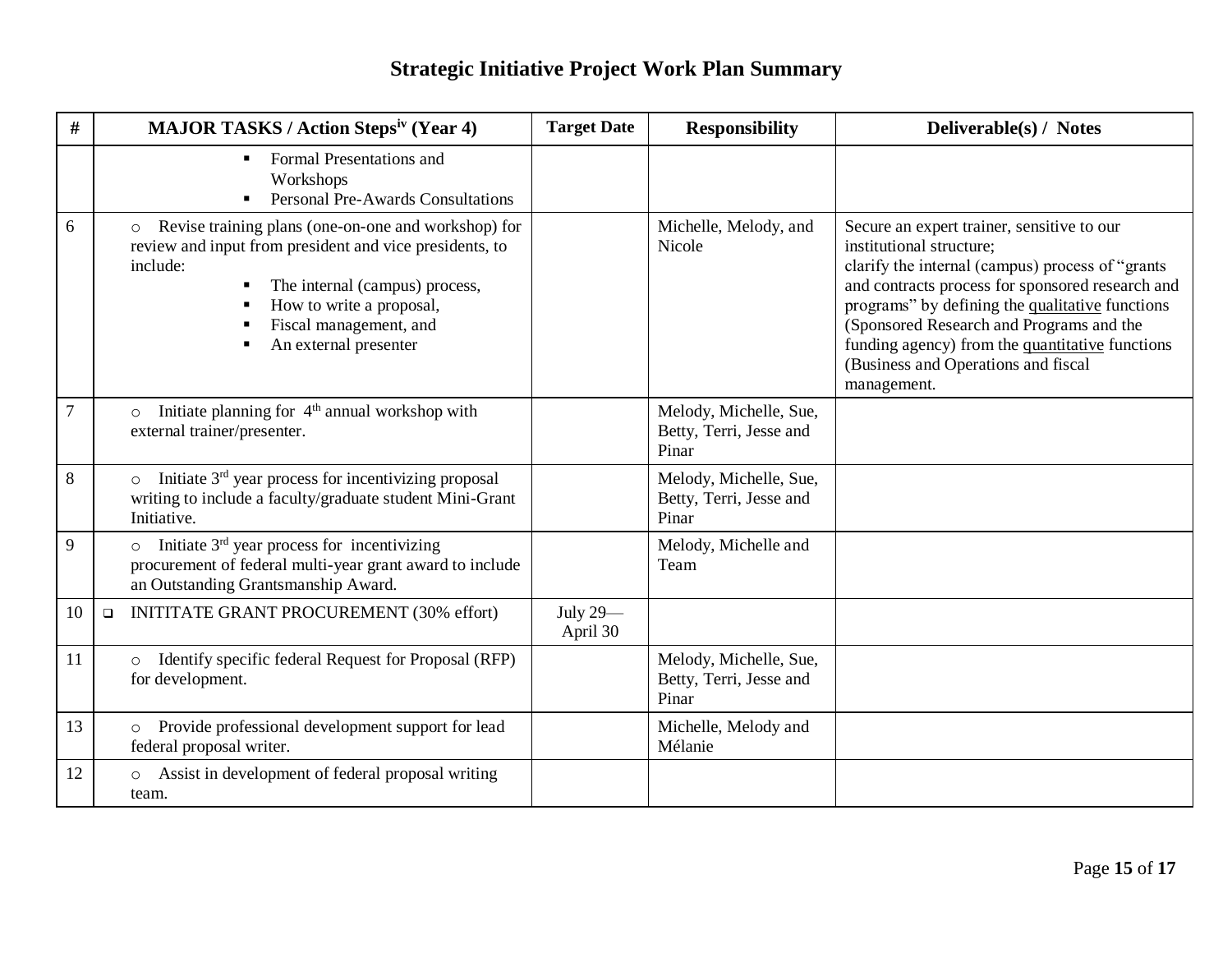| #              | <b>MAJOR TASKS / Action Steps<sup>v</sup> (Year 5)</b>                                                                                                                                                                                                                                | <b>Target Date</b>     | <b>Responsibility</b>                                      | Deliverable(s) / Notes                                                                                                                                                                                                                                                                                                                                                                 |
|----------------|---------------------------------------------------------------------------------------------------------------------------------------------------------------------------------------------------------------------------------------------------------------------------------------|------------------------|------------------------------------------------------------|----------------------------------------------------------------------------------------------------------------------------------------------------------------------------------------------------------------------------------------------------------------------------------------------------------------------------------------------------------------------------------------|
| $\mathbf{1}$   | DEVELOP PROCESS (20% effort)<br>$\Box$                                                                                                                                                                                                                                                | May $2-$<br>Sept 1     |                                                            |                                                                                                                                                                                                                                                                                                                                                                                        |
| $\overline{2}$ | Evaluate Year 4 and modify accordingly.<br>$\circ$                                                                                                                                                                                                                                    |                        | Ceimone Strickland                                         |                                                                                                                                                                                                                                                                                                                                                                                        |
| 3              | Conduct feasibility study to determine appropriate<br>$\circ$<br>for reassigning all qualitative (pre-awards and post-<br>awards faculty and sponsoring agency engagement)<br>functions from Business and Operations to Sponsored<br>Research and Programs.                           |                        | Michelle, Melody and<br>Mélanie                            |                                                                                                                                                                                                                                                                                                                                                                                        |
| $\mathfrak{Z}$ | o Continue to conduct meetings with appropriate<br>university leadership to ensure transparency and allow<br>for input.                                                                                                                                                               |                        | Melody and Michelle                                        |                                                                                                                                                                                                                                                                                                                                                                                        |
| $\overline{4}$ | PROVIDE OPPERTUNITY FOR FACULTY/STAFF<br>$\Box$<br>AND STUDENT SUPPORT (50% effort)                                                                                                                                                                                                   | $June$ —<br>October 31 |                                                            |                                                                                                                                                                                                                                                                                                                                                                                        |
| $\mathfrak{S}$ | Revise the policy and procedure manual.<br>$\circ$                                                                                                                                                                                                                                    |                        | Melody and Michelle                                        |                                                                                                                                                                                                                                                                                                                                                                                        |
| 6              | Enhance process for faculty engagement<br>$\circ$<br>dissemination of funding opportunities by:<br>Emails<br>$\blacksquare$<br><b>Department Visits</b><br>П<br>Formal Presentations and<br>$\blacksquare$<br>Workshops<br><b>Personal Pre-Awards Consultations</b><br>$\blacksquare$ |                        | Melody, Michelle, Sue,<br>Betty, Terri, Jesse and<br>Pinar |                                                                                                                                                                                                                                                                                                                                                                                        |
| $\tau$         | Modify training plans (one-on-one and workshop)<br>$\circ$<br>for review and input from president and vice presidents,<br>to include:<br>The internal (campus) process,<br>How to write a proposal,<br>п<br>Fiscal management, and<br>An external presenter                           |                        | Michelle, Melody, and<br>Nicole                            | Secure an expert trainer, sensitive to our<br>institutional structure;<br>clarify the internal (campus) process of "grants<br>and contracts process for sponsored research and<br>programs" by defining the qualitative functions<br>(Sponsored Research and Programs and the<br>funding agency) from the quantitative functions<br>(Business and Operations and fiscal<br>management. |
| 8              | Initiate planning for 5 <sup>th</sup> annual workshop with<br>$\circ$<br>external trainer/presenter.                                                                                                                                                                                  |                        | Michelle, Melody and<br>Mélanie                            |                                                                                                                                                                                                                                                                                                                                                                                        |